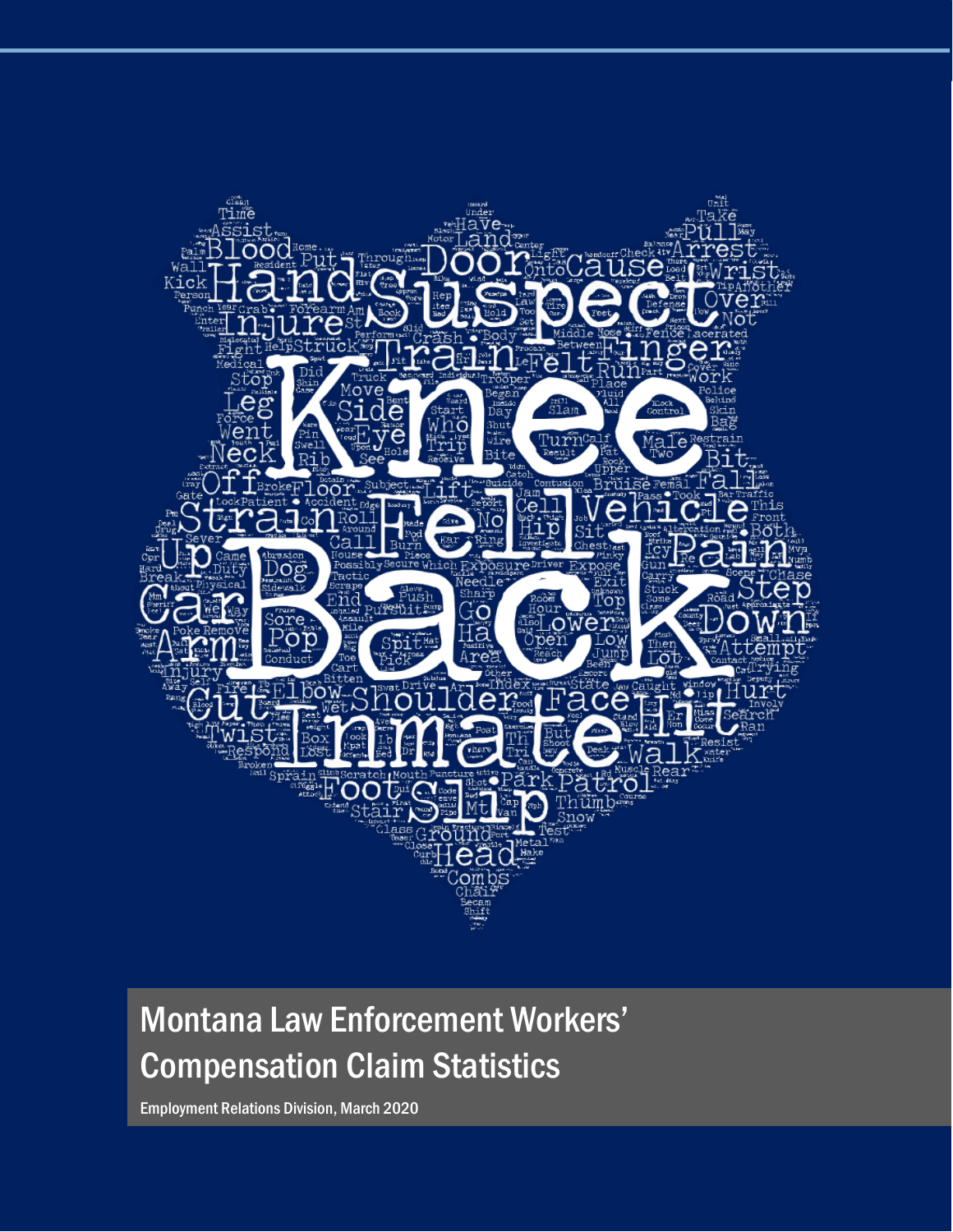## **Overview**

The following information was compiled in response to a request from the Lewis and Clark County Sheriff's Department and Montana Highway Patrol seeking a greater understanding of injuries impacting law enforcement in Montana. Data is derived from the Workers' Compensation Administrative Network (WCAN) and is as-reported by insurers to the Employment Relations Division (ERD). All data is current as of January 2020 and includes claims with dates of injury from 2009 through 2018 from the following law enforcement class codes:

- Class Code 7720: Police Officers and Drivers
- Class Code 7722: State of Montana Highway Patrol Officers

\*The cover image includes the most commonly occurring words in the accident description of injured employees First Report of Injury (FROI) and where larger words occur more frequently.

## Claim Frequency

The total number of claims reported each year has been decreasing across all occupations but increasing among law enforcement (Figure 1). However, injuries that require more than 4 days away from work (defined as *wage-loss claims*) are decreasing in both groups (Figure 2). In addition, the proportion of wage-loss claims across all law enforcement claims is less than across all occupations (Figure 3), and the distribution is consistent among all injury years. The percentage of permanently totally disabled wage-loss claimants is comparable among law enforcement workers to all occupations (Figure 4).

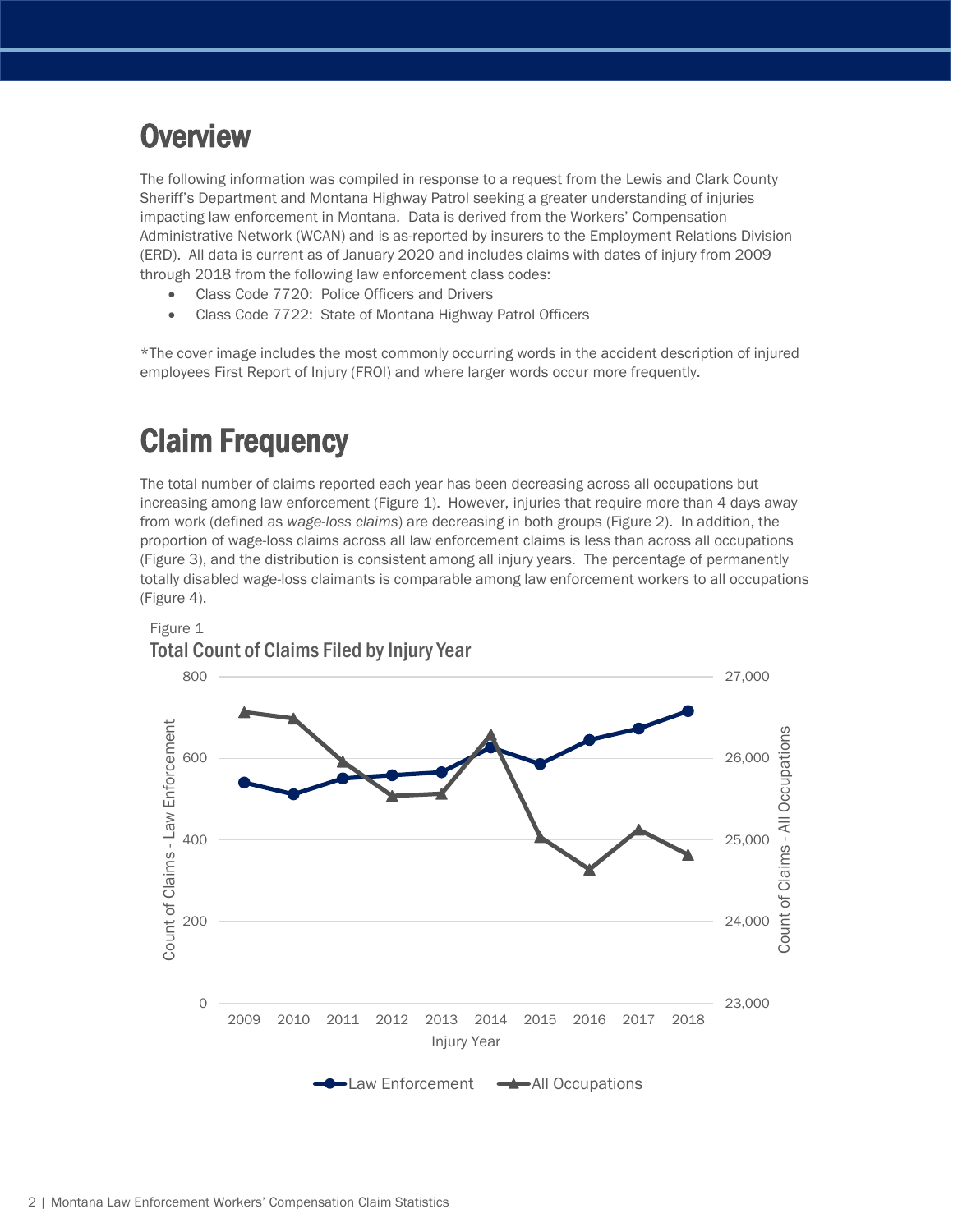

Figure 3 Distribution of Claims by Occupation (2009-2018)



\*Similar across each injury year

Figure 4

Percent of Permanently Totally Disabled Wage-Loss Claims (2009-2018)

| Law Enforcement | 0 6% |
|-----------------|------|
| All Occupations |      |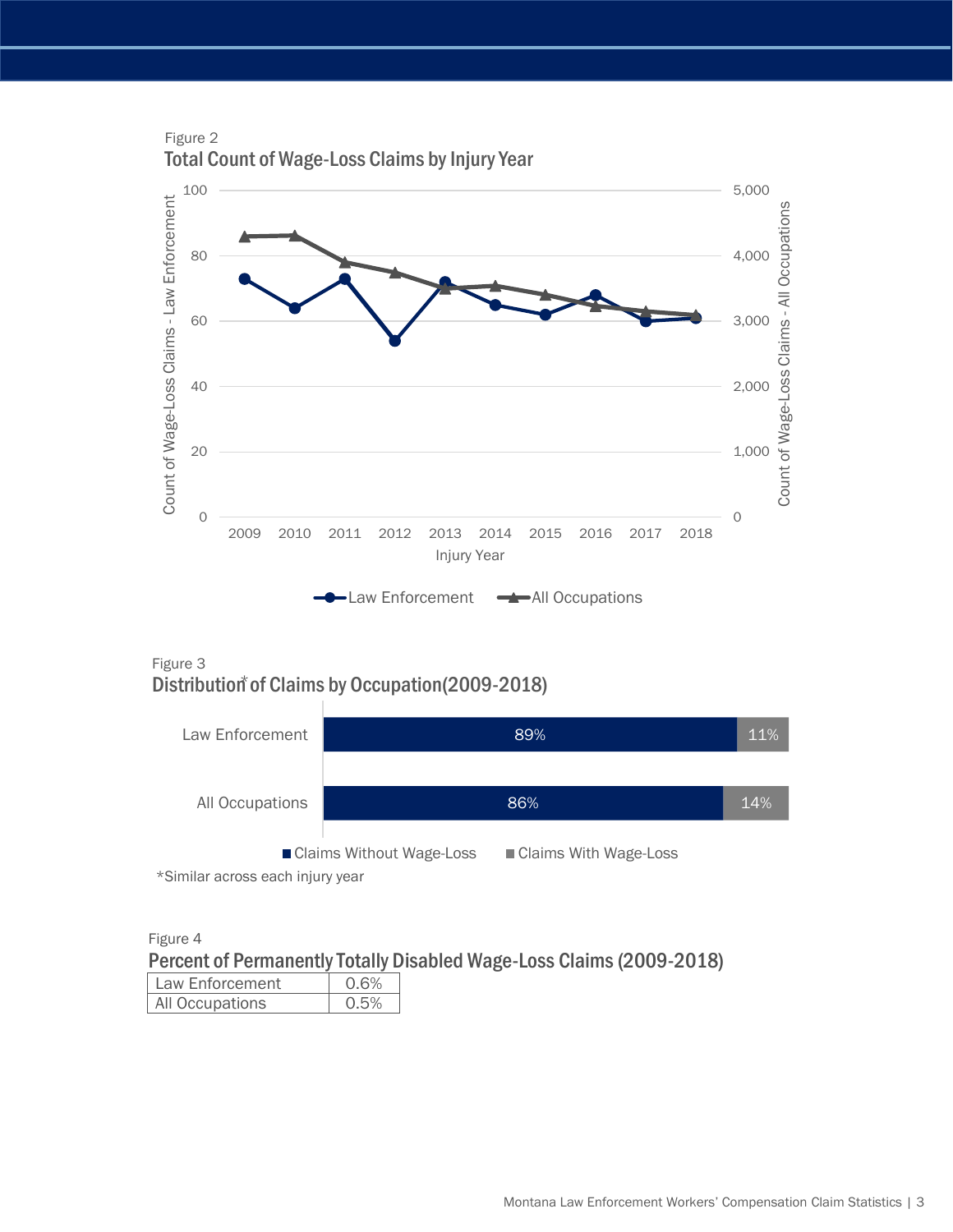## Injury Characteristics

Figure 5 illustrates the top ten causes of injury for law enforcement in blue and the total across all occupations in gray. Noticeably criminal acts and motor vehicle causes are considerably higher among law enforcement workers. Strains are the number one cause of injury among law enforcement, but they make up a smaller percent of injuries compared to all occupations. Similarly, Figure 6 shows the top ten natures of injury for law enforcement compared to all occupations. Natures of injuries were comparable between law enforcement and all occupations with the exception of mental. Figure 7 shows the top ten body parts injured.

#### Figure 5 Top 10 Causes of Injury for Law Enforcement Compared to All Occupations

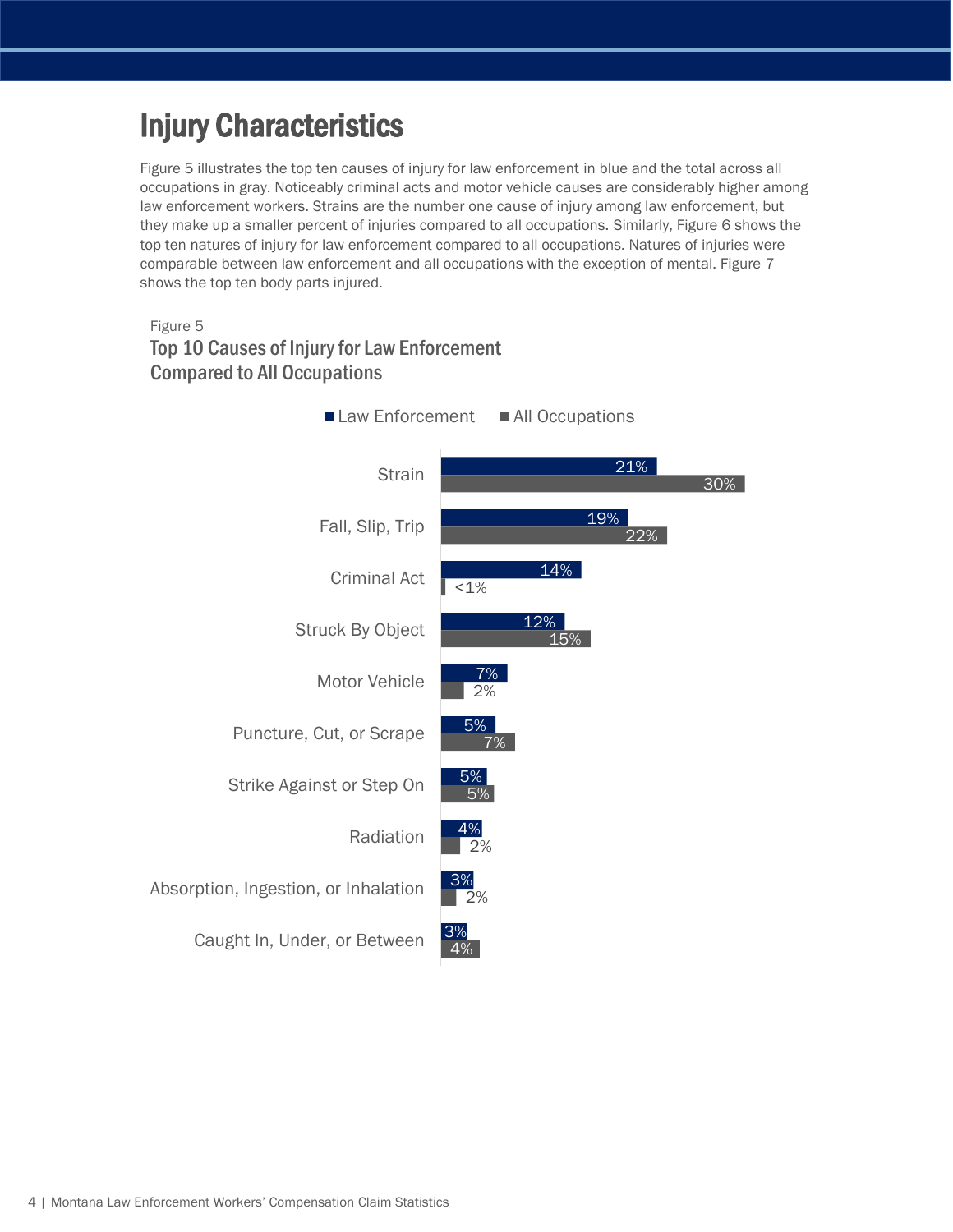#### Figure 6 Top 10 Natures of Injury for Law Enforcement Compared to All Occupations

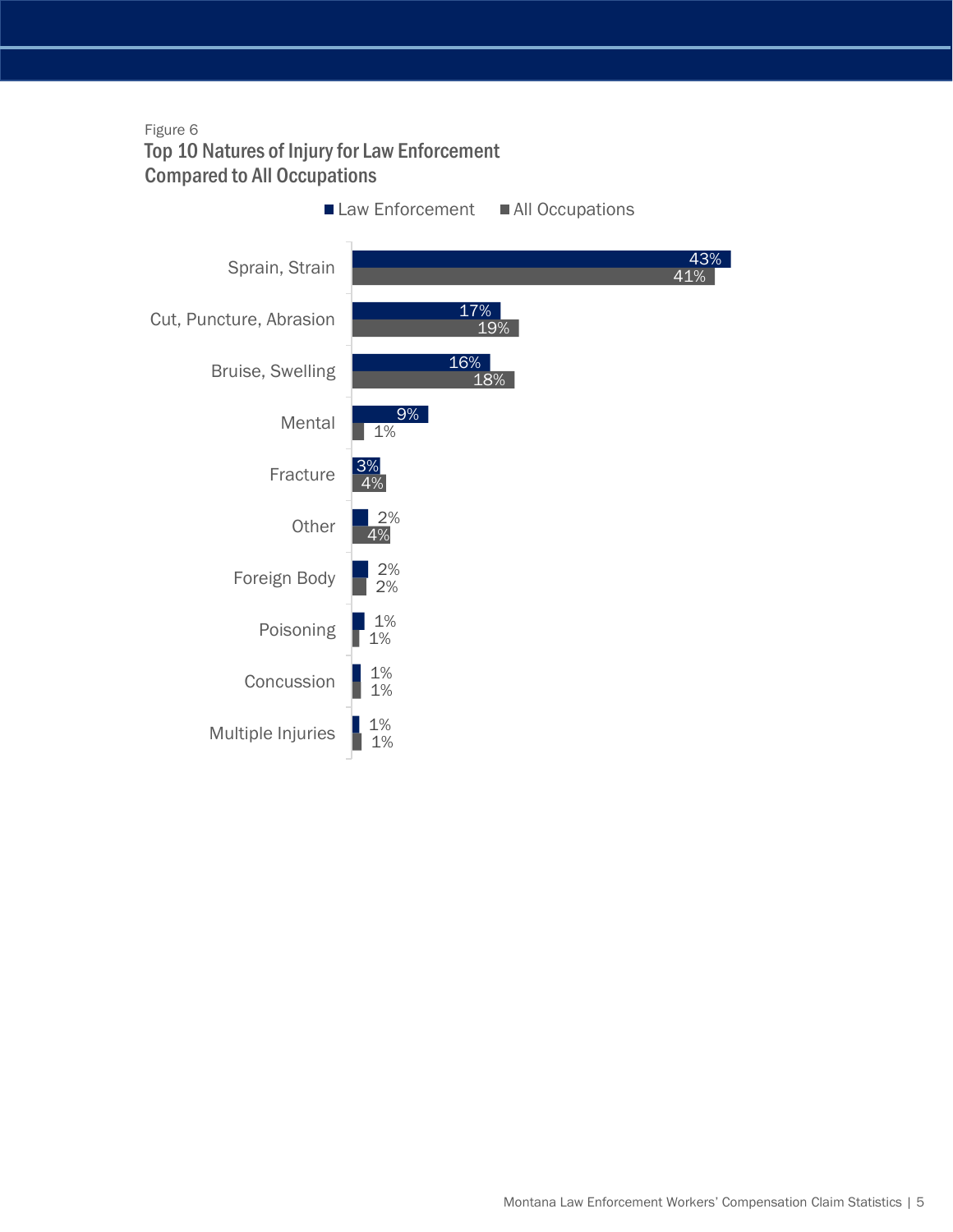#### Figure 7 Top 10 Parts of Body Injured for Law Enforcement Compared to All Occupations

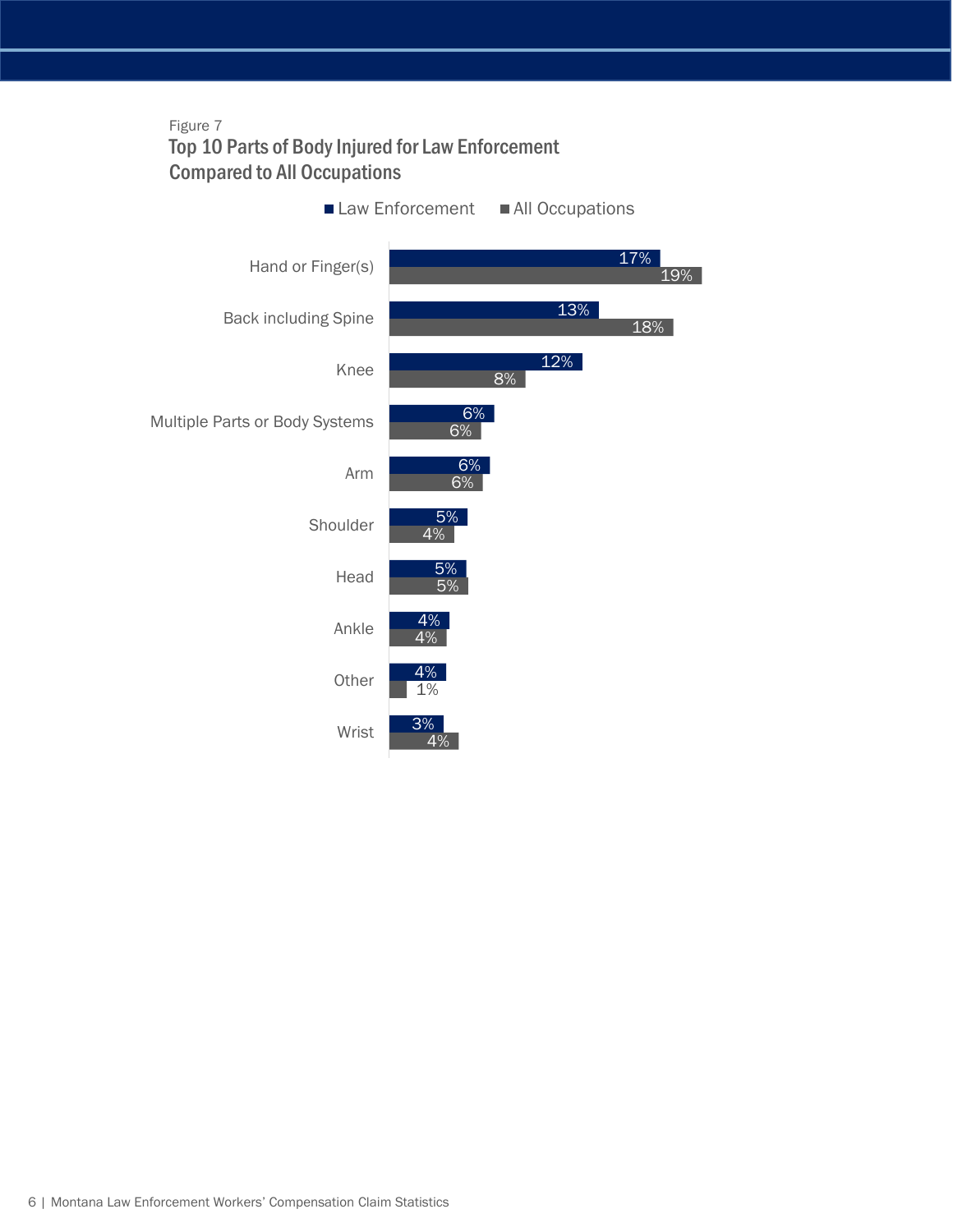## Worker Characteristics

Injuries occurred most frequently among men (81%) and workers aged 25 to 44 (60%), a reflection of the overall law enforcement population, which is predominantly male (83.9%) and workers below age 45 (68.3%).1 Workers with one to five years of tenure filed the highest number of claims (33%), of which, 15% were workers aged 25 to 34.







<sup>1</sup> Based on American Community Survey estimates for Police Officers (SOC Code 33-3050) and First-Line Supervisors of Police and Detectives (SOC Code 33-1012).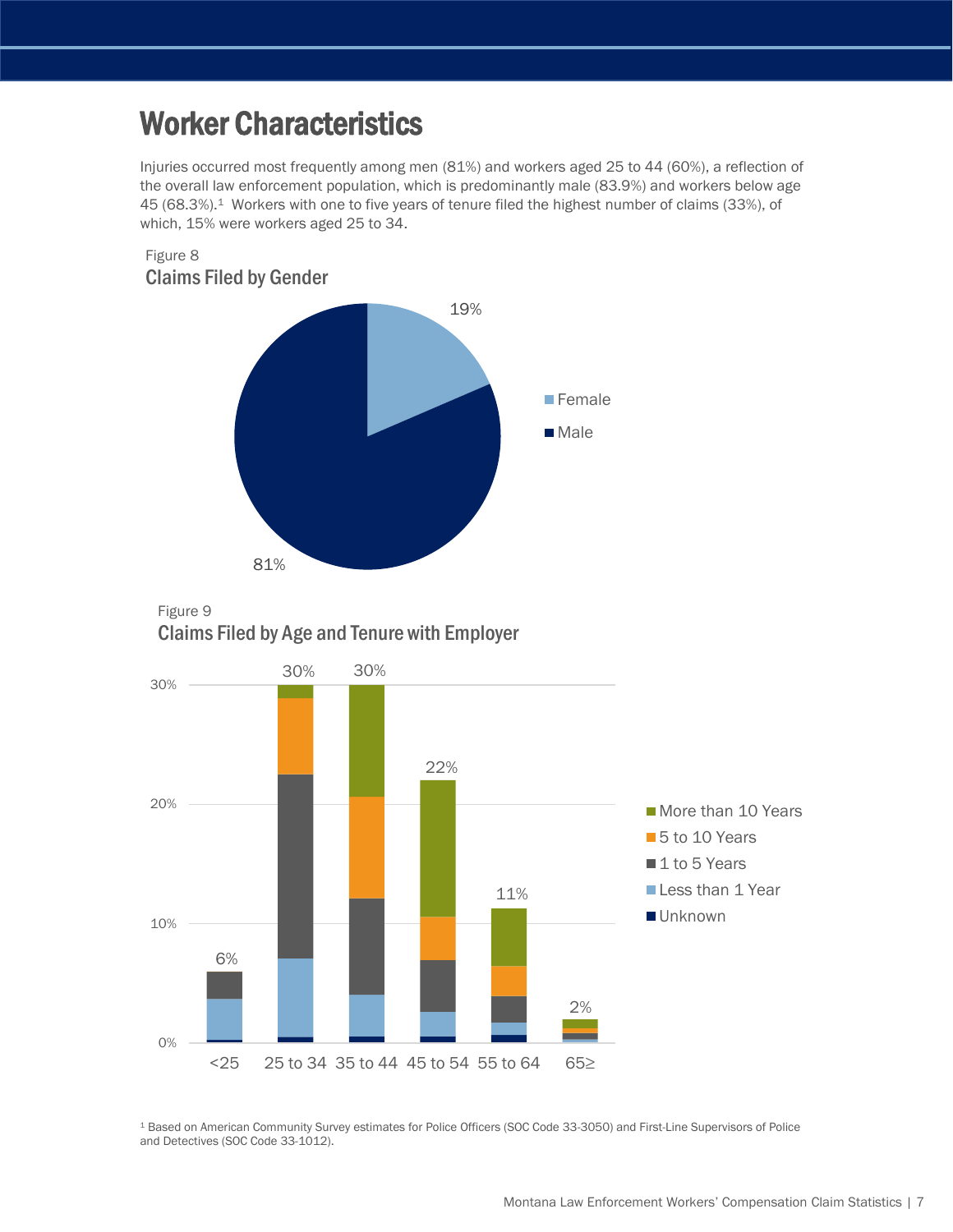### Benefits Paid-Out & Duration

Benefits paid-out and duration reflect *claims with wage-loss only*. Insurers are not required to report on claims with no benefits payments or with medical benefits payments only.

Median medical payments by injury year ranged from a low of \$5,800 to a high of \$21,800 (Figure 10). Median wage-loss payments by injury year ranged from a low of \$8,200 to a high of \$20,700 (Figure 11). Wage-loss payments for 62% of claims and medical payments for 59% of claims were less than \$20,000 (Figure 12).

Higher benefit payments among law enforcement compared to the general population of claimants may be due to more hazardous working conditions resulting in more severe injuries. Higher median wage-loss may also partially be attributed to higher median wages among law enforcement.<sup>2</sup>



<sup>2</sup> Based on Occupational Employment Statistics estimates for Police Officers (SOC Code 33-3050) and First-Line Supervisors of Police and Detectives (SOC Code 33-1012).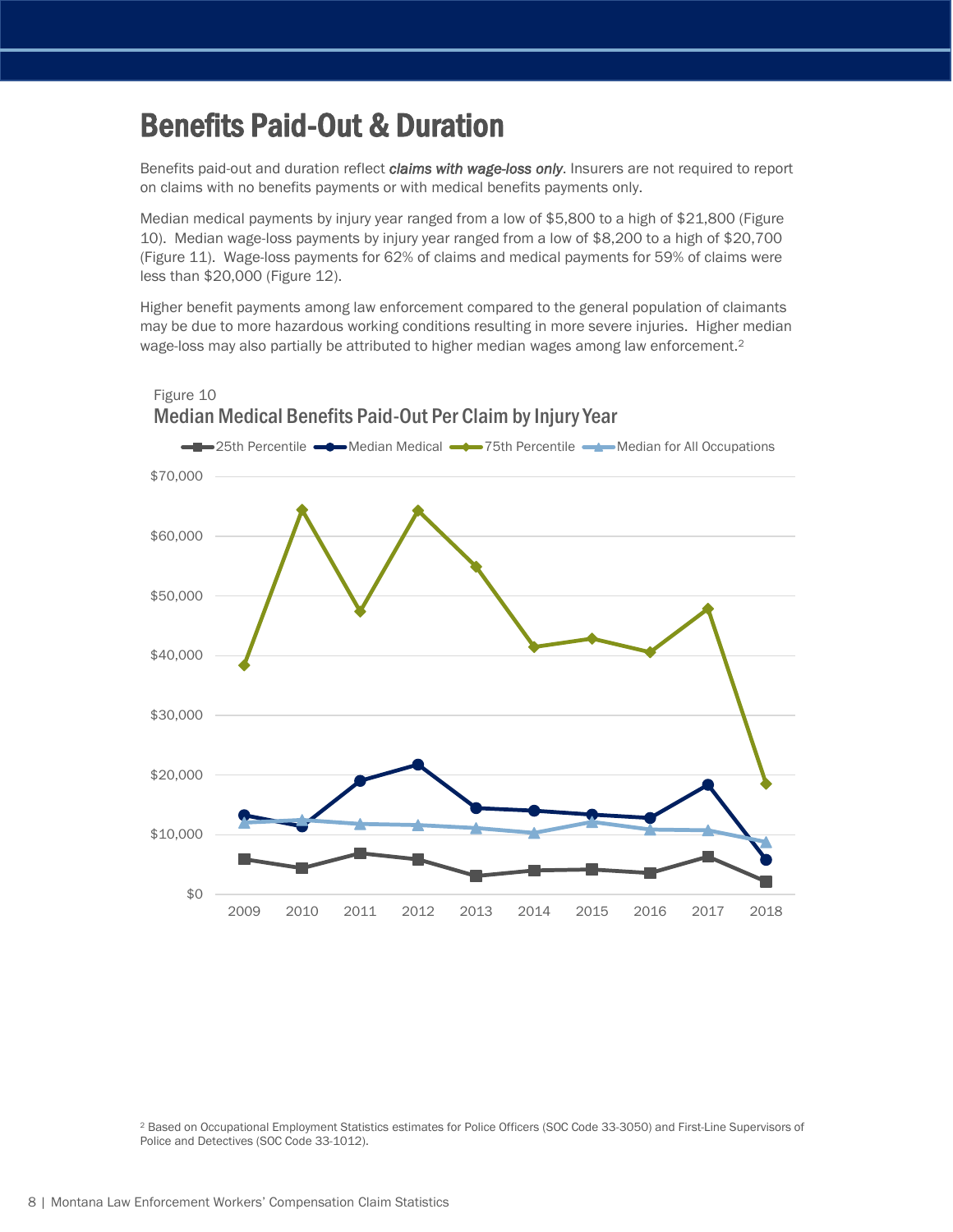

Figure 12 Distribution of Benefits Paid-Out (2009-2018)